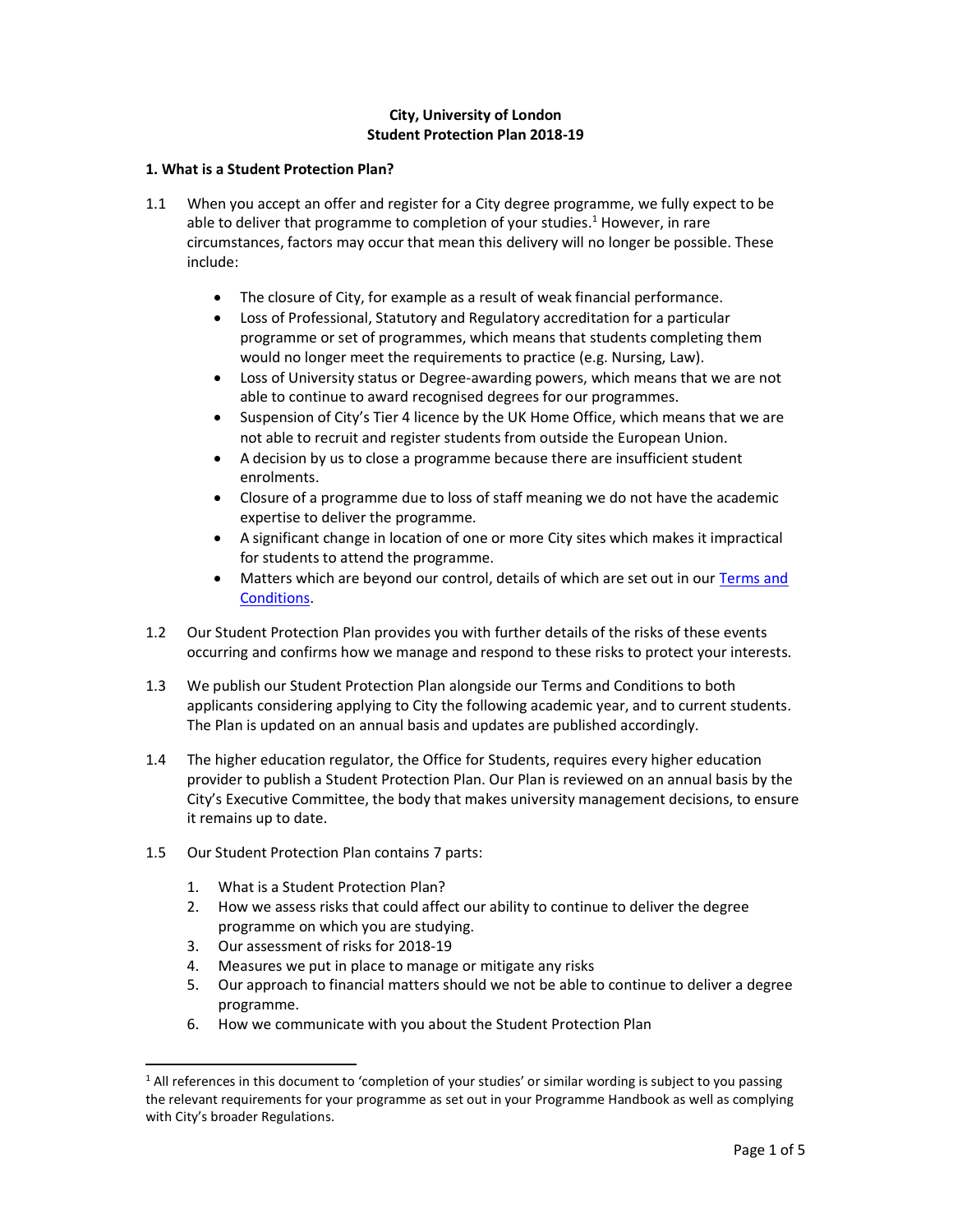- 7. Contact point and questions
- 1.6 City staff are aware of the impact of the Student Protection Plan through published policies about programme change and termination, and this is supplemented by general support available from staff in Student & Academic Services. In determining support for affected students, we consider the needs of different students as defined by the Equality Act 2010, recognising that needs may vary. We also recognise that any student may need tailored support.

### 2. How we assess risks that could affect our ability to continue to deliver your degree programmes

2.1 As a large organisation, City has a formal system for reviewing and monitoring the range of potential risks that could impact on our ability to deliver your degree programme. Our Risk Register is the formal document that records all risks, the likelihood of them occurring and the actions we take to minimise the risk. The Risk Register is reviewed regularly by City's Executive Committee as well as by the governing body, called Council, and Council's Audit and Risk Committee. The Students' Union President is a member of Council and is also in attendance at meetings of City's Executive Committee.

#### 3. Our assessment of risks for 2018-19

- 3.1 Our Risk Register shows that our assessment of not being able to continue delivery of our degree programmes is very low. In making this assessment, the factors we have considered that are within our control are:
- 3.2 Financial performance leading to City's closure

Our financial performance is strong, and we have business continuity plans including reserves. We constantly monitor our financial performance against key performance indicators to ensure that we are in a strong position. The most recent report on City's financial performance is published here.

## 3.3 Loss of Professional, Statutory and Regulatory Body accreditation

A large proportion of our courses are regulated by Professional, Statutory and Regulatory Bodies (PSRBs). These are external organisations that prescribe the way in which we deliver, assess and manage programmes to meet specific competencies required to practice (e.g. Nursing, Law). Our website highlights which programmes have PSRB regulation. City's performance is systematically strong at meeting PSRB requirements and reviewed annually and periodically through our quality and standards framework.

## 3.4 Loss of University Status or Degree-Awarding Powers

City has a strong history of meeting all external regulatory requirements. We regularly review our governance and processes to ensure that they remain fit for purpose. This includes the processes that underpin the quality and academic standards of our degrees.

### 3.5 Suspension of Tier 4 licence

The Tier 4 licence is granted by the UK Home Office Government Department to permit us to recruit and register students from outside the European Union. Maintaining this licence requires City to comply with a set of Home Office regulations. We regularly review our data and processes to ensure continued compliance with these regulations and we consistently pass the basic compliance assessment.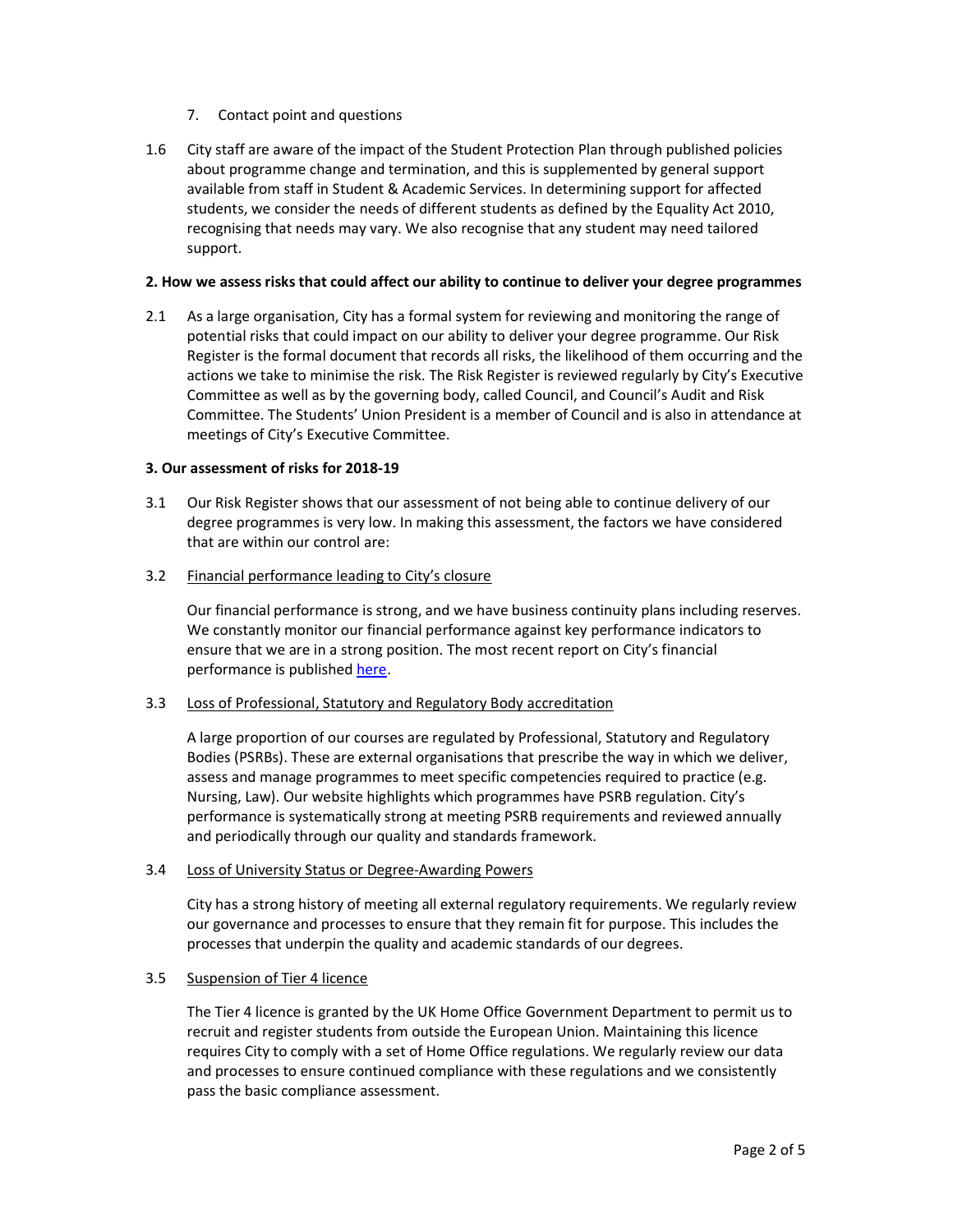## 3.6 Programme closure

We closely monitor recruitment patterns, the relevance of our courses to the market and succession planning of academic staff in relation to the on-going delivery of our programmes. In any instance where we take a decision to propose closure of a course, we undertake the actions set out in Sections 4 and 6 below. The same process applies if we were to withdraw a particular mode of delivery of a programme (e.g. part-time).

## 3.7 Loss of expertise to teach a programme

Academic expertise is managed closely for each programme. Where a member of staff leaves or is on sabbatical, appropriate arrangements to replace relevant expertise are put in place through School management structures.

# 3.8 Change in Location

The majority of City's programmes are delivered on the main site in and around Northampton Square. Our postgraduate business courses are delivered in Bunhill Row and our postgraduate law courses are delivered on our sites at Gray's Inn. Each location is approximately 20 minutes' walk from the main Northampton Square site. Substantial parts of our health programmes are delivered through external placement locations within the London region. We also deliver a number of programmes in other London or international locations either solely or in partnership with other organisations. Currently, the only planned location change is that from 2020/21, our postgraduate Law provision will be delivered from new purposebuilt premises on the main Northampton Square site. This relocation, including mitigation of risks, is being managed by a Project Board reporting to City's Executive Committee.

# 3.9 Matters beyond our control ('Force Majeure')

In addition to those actions within our control and Risk Register, section 12.3 of our Terms and Conditions set out events that are beyond our reasonable control, and the reasonable steps that we would take to minimise disruption to your studies should such events arise.

## 3.10 Changes in programme content or delivery in continuing programmes

We set out arrangements for consulting and communicating with applicants and students about material changes to the content or delivery of continuing programmes in our Programme Amendment Policy and in our Terms and Conditions.

## 4. Measures to manage or mitigate any risks

- 4.1 In any event of City discontinuing a degree programme for which you have accepted an offer or are already studying, our first intention, wherever possible, would be to 'teach out' the programme until you had completed your studies.
- 4.2 Should 'teach out' not be feasible, we would provide information about why this was the case. Circumstances where 'teach out' may not be feasible include if City closed, lost University status or degree-awarding powers, lost professional accreditation for particular courses, or was unable to replace loss of staff expertise. Our Terms and Conditions set out the steps that we would take and the options available to you should we withdraw a programme.
- 4.3 Our responsibility extends to programmes that are delivered in partnership with another higher education provider, including where City awards degrees (through validation) for programmes designed and taught by other institutions. For those students studying on doctoral programmes, should circumstances lead to City no longer being able to offer you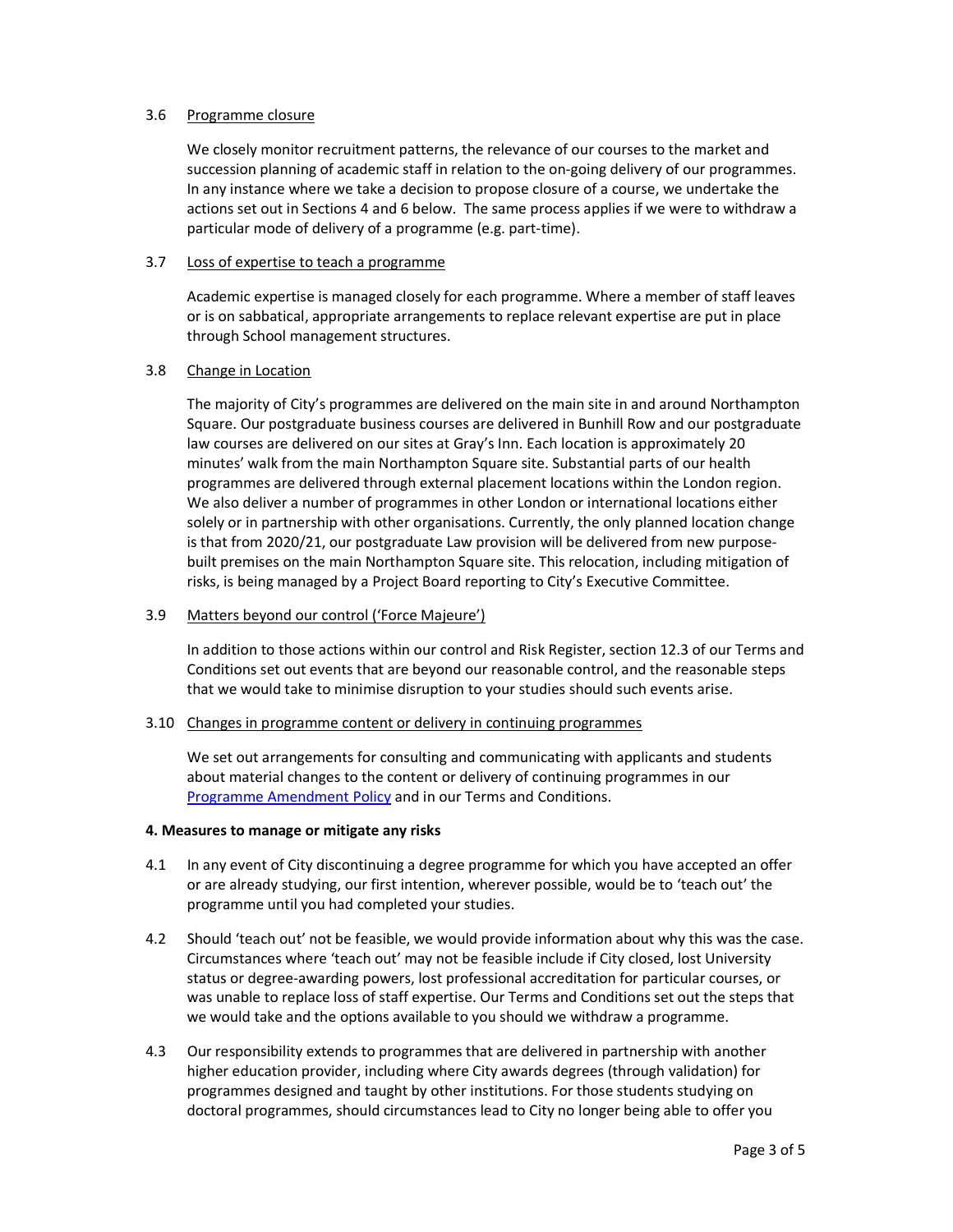suitable research expertise, the Terms and Conditions set out the steps that we would take and the options available to you.

4.4 In the event of City's Tier 4 licence being suspended, we would use reasonable endeavours to work with the UK Home Office to enable us to 'teach out' programmes for students and offerholders studying with us on a Tier 4 visa. Should 'teach out' not be possible, we would use reasonable endeavours to support students to transfer to an alternative comparable programme with another Higher Education provider in the UK.

## 5. Our approach to financial matters

## 5.1 Tuition Fees

Our Terms and Conditions state that if we are unable to deliver your programme for reasons within City's reasonable control (as set out at 3.2-3.8 above) and you were unhappy with the replacement programme provided or if City was unable to provide you with a suitable replacement programme, City's Terms and Conditions set out that you may have an option to cancel the contract with us and be entitled to a full refund of tuition fees. If you cancel the contract with us, we will use reasonable endeavours to assist you in finding an alternative comparable programme with another Higher Education provider in the UK. City has processes in place that would enable fees to be refunded to students, sponsors, or the Student Loans Company, as appropriate, in the event of a programme ceasing. This information will be published to applicants and students from 2018/19.

#### 5.2 Financial compensation

If City was unable to make arrangements for you to complete your studies, study on an alternative replacement programme, or if you suffered other loss or damage as a result of the discontinuation of the programme due to circumstances within City's reasonable control, we would consider this impact and any associated compensation claims on a case-by-case basis at that time. Cases would be considered through our Student Complaints procedure. Our ability to offer appropriate compensation in those cases would be underpinned by our financial position referred to above and insurance cover we have in place.

## 6. How we communicate with students about the Student Protection Plan

- 6.1 We provide every applicant and student with access to this Student Protection Plan alongside our Terms and Conditions. These are published on our website and agreed to when an applicant accepts an offer of a place on a programme. We will review the content of our Student Protection Plan annually in partnership with the Students' Union prior to it being approved by the relevant City committees.
- 6.2 If any event arose within our control where we could no longer deliver a degree programme, we would provide students with a notice period. This notice period would be dependent on the specific circumstances of the programme closure but we would endeavour to manage any programme closure in a timely manner. As noted earlier, City would take reasonable steps to provide a notice period that enables students to complete their studies or transfer to a suitable alternative programme. In these circumstances we would also:
	- Create a plan to work with and support students affected, including communications.
	- Meet with affected students individually and collectively at the earliest opportunity to share reasons for the situation. Collective meetings would be held in the presence of the Students' Union. Individual students would also be entitled to have representation and support at individual meetings.